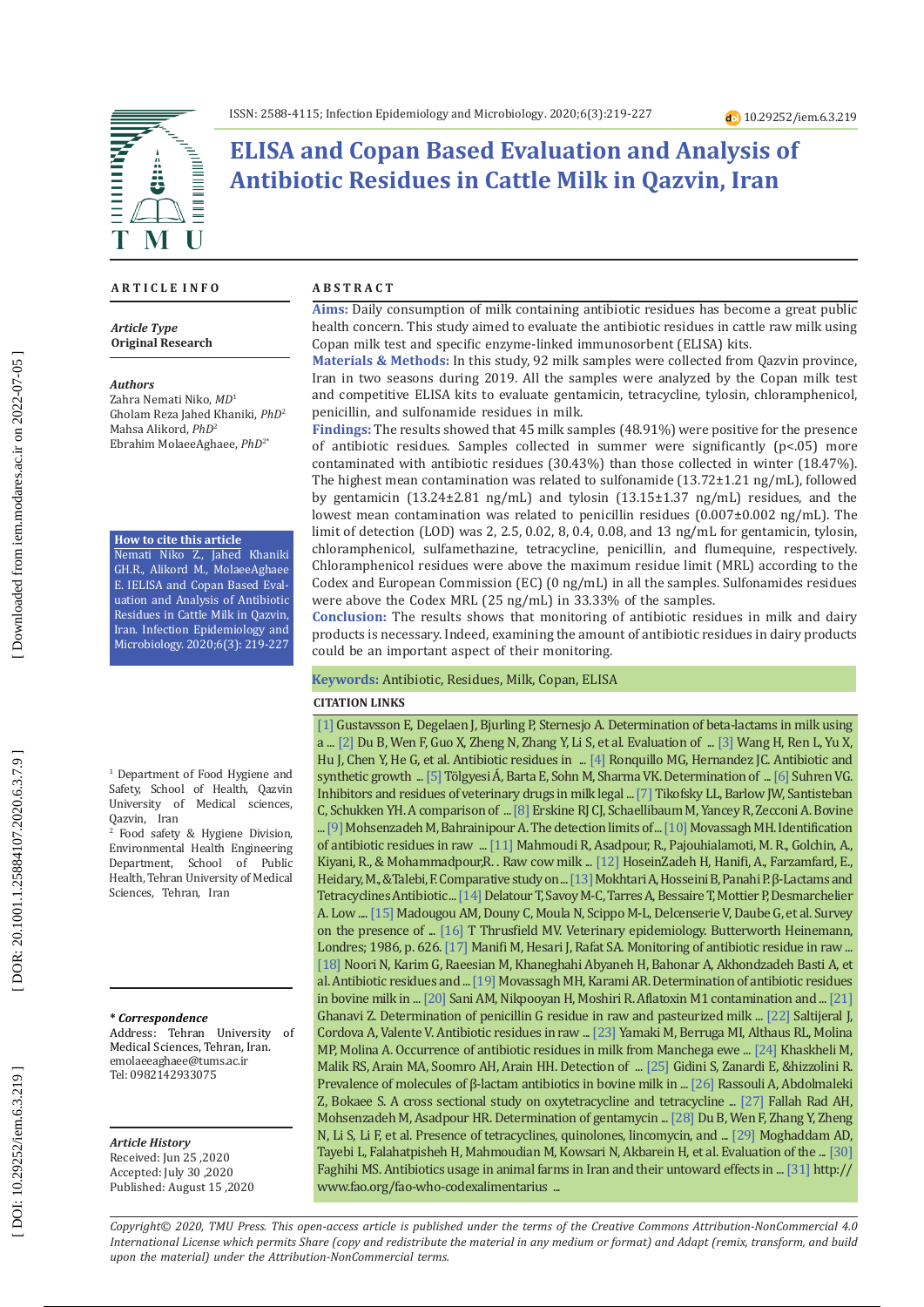### **Introduction**

Milk and dairy products are known as one of the stuffs and nutrients. Antibiotics such as tetracyclines, beta-lactams (penicillins and cephalosporins), aminoglycosides, sulfonamides, fluoroquinolones, and so on are widely used in mastitis treatment in animals [1]. Antibiotics such as antiparasitic, tranquilizing, anti-inflammatory, and growth-promoting agents are broadly used to prevent or treat a great number of diseases and increase feed efficiency [2]. When consumption of dairy products is considered as a risk factor for infectious diseases, especially mastitis, antibiotic consumption is certainly fundamental and necessary. Therefore, antibiotic residues could be accumulated in animal-based foods (milk, muscle and liver tissues) [3]. Concern about antibiotic residues is related to their undesirable effects on allergic reactions, resistance of bacteria, troublesome of the balance of gut microflora, malformation risks, mutagenesis, and carcinogenesis  $[4, 4]$ <sup>5]</sup>. Also, in industrial level, the presence of antibiotic residues in milk could inhibit starter cultures used to produce cultured milk products such as yogurt and cheeses [6-10]. The presence of antibiotic residues is frequently attributed to the lack of awareness or ignorance of the time interval between antibiotic use and milking and slaughtering of animals or fraud. By processing milk contaminated with antibiotic residues, contamination is not eliminated and remains in other dairy products. Hence, the processes of milk processing, such as drying, evaporating, or ice cream making, are not able to eliminate antibiotic residues from the final products[2].

Different methods are used to measure veterinary antibiotic residues. However, some of them are restricted to rapid, simple, and cost-effective tests (10). Maximum

residue limits (MRLs) of antibiotics in animal-based foods have been determined with the aim of protecting consumers' health. European Union law 2002/657/ EC has established rules and guidelines for MRLs of drugs in food. Immunologybased techniques<sup>[1]</sup> and Copan kit are used to determine drug residue in 15-75 min [3]. Nowadays, microbiological screening tests such as Copan, quantitative methods such as ELIS A, and confirmatory methods such as chromatography are proved [1, 11-13]. Selection of these methods is influenced by the type of antibiotic, the expected time constraints, and the sensitivity of the method  $[14]$ .

**Objectives:** This study was undertaken with the aim of evaluating antibiotic residues in milk samples from Qazvin province, Iran by employing ELISA and Copan techniques to check food safety and quality control parameters.

### **Materials and Methods**

**Sampling of milk:** Samples were collected from six districts of industrial livestock centers in Qazvin province, Iran in 2019 during summer and winter seasons. The sampling method used was Random cluster, and the sample size was calculated by Equation  $1^{[15, 16]}$ .

 $N = p^* (1-p)^* Z^2 / i^2$ (Equation.1)

Where N is the sample size; p is the percentage picking a choice, expressed as decimal; Z is the Z value (e.g., 1.96 for 95% confidence level, confidence interval 5%); and i is the confidence interval, expressed as decimal. The samples were transported to the laboratory at  $4^{\circ}$ C and preserved at  $-20$  °C for further analysis. All the samples (n=92) were confirmed in the laboratory to be screened in terms of somatic cell count higher than  $10<sup>6</sup>$  mL<sup>-1</sup> and bacterial count higher than  $5 \times 10^5$  mL<sup>-1</sup>.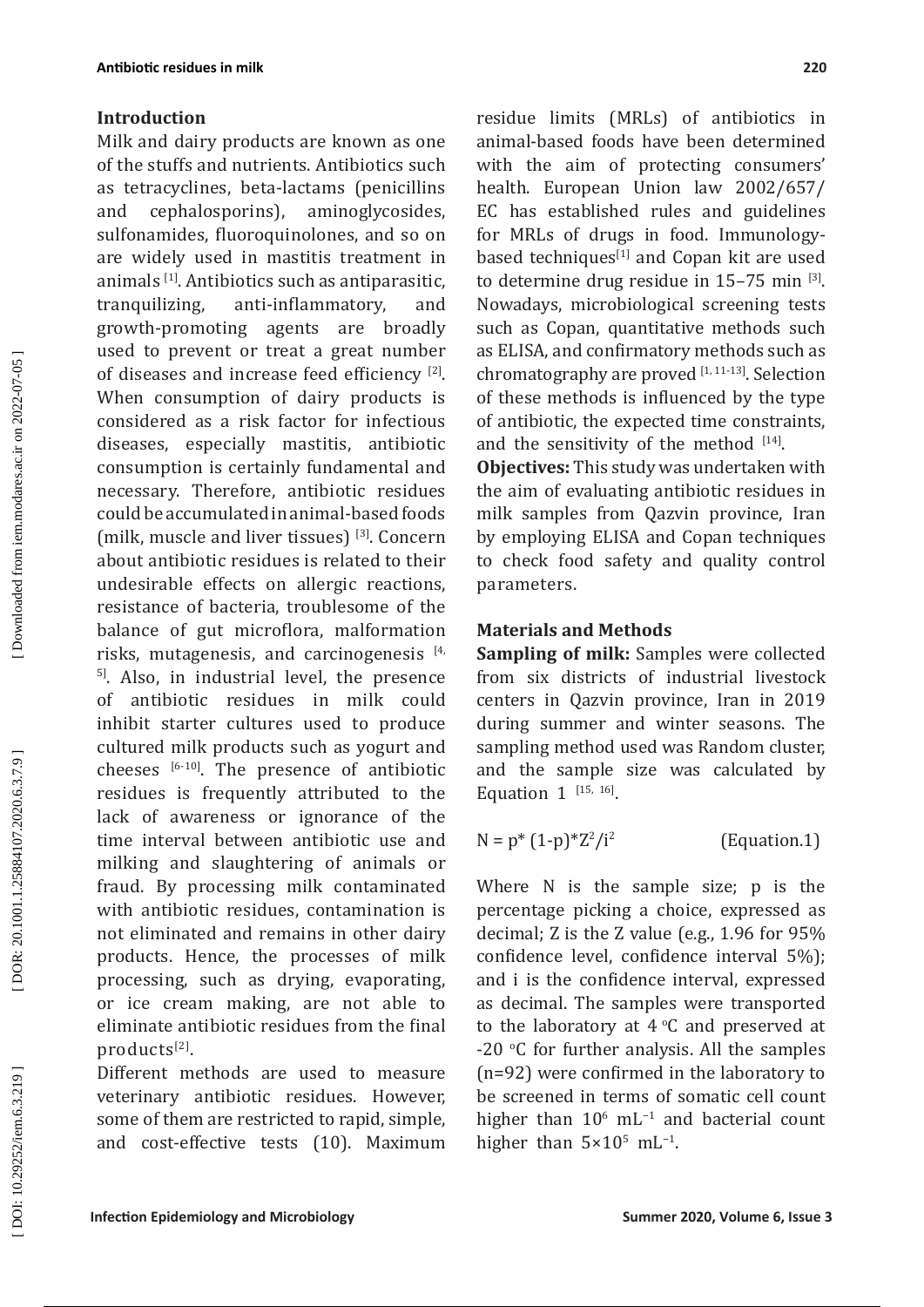**Copan milk test:** The presence or absence of antibiotic residues (gentamicin, tylosin, chloramphenicol, sulfathiazol, sulfamethazine, sulfadioxine, sulfadimethoxine, sulfadiazin,<br>sulfamethoxazole, tetracycline, and sulfamethoxazole, tetracycline, and penicillinin) in milk samples is determined by the Copan milk test kits (CHR. Hansen, Denmark). Briefly, milk samples are added to the kit (r-Biopharm, Germany) and incubated at 64±1°C for 3 h. If indicator microorganism (*Bacillus Stearothermophilus)* that feeds on nutrients and grows and turns the culture medium to yellow in the presence of bromocresol of bacteria, is inhibited through lactose fermentation and acid production, no color change occurs in the culture medium, and medium remains purple  $[17]$ . The samples showing positive responses to the Copan milk test could be analyzed by competitive ELISA kits. The sensitivity and specificity of the Copan kit to the type and amount of antibiotics in milk are shown in Table 1.

Germany) antibiotic kits were used to monitor the gentamicin ELISA kit (R5111),<br>chloramphenicol ELISA kit (R1505). chloramphenicol tetracycline ELISA kit (R3503), penicilin ELISA kit (R3103), tylosin ELISA kit (R5151), and sulfonamide ELISA kit (R3004) in detecting residues in milk. These kits are competitive enzyme immunoassay used to analyze antibiotic residues in animal products such as milk, honey, and meat. Each kit contains sufficient materials for 96 measurements (one 96-well microplate). Each test kit contains 12 strips with 8<br>removable vells each. standard removable concentrations (0, 0.15, 0.45, 1.35, and 4.05 ng/mL in aqueous solutions), conjugate (peroxidase-conjugated secondary antibodies), antibiotic antibody, substrate (containing urea peroxide), chromogen (containing tetramethylbenzidine), stop solution (1N sulfuric acid), and buffer (sample and standard dilution buffer).

**ELISA test:** RIDASCREEN (r-biopharm,

The samples showing positive reactions to

| Antibiotic       | $LOD^*$ (ng/ml) | MRL EU <sup>**</sup> (ng/ml) |  |  |
|------------------|-----------------|------------------------------|--|--|
| Gentamicin       | 100-500         | 100                          |  |  |
| Tylosin          | 50-100          | 50                           |  |  |
| Chloramphenicol  | >500            | $\mathbf{0}$                 |  |  |
| Sulfathiazol     | 50-100          | 100                          |  |  |
| Sulfamethazine   | 100-200         | 100                          |  |  |
| Sulfadioxine     | 100-200         | 100                          |  |  |
| Sulfadimethoxine | 50-100          | 100                          |  |  |
| Sulfadiazin      | 50-100          | 100                          |  |  |
| Sulfamethoxazole | < 50            | 100                          |  |  |
| Tetracycline     | 250-500         | 100                          |  |  |
| Penicillin       | $1 - 2$         | $\overline{4}$               |  |  |

**Table 1)** The sensitivity of the Copan kit to the type and amount of antibiotics

\*LOD, Limit of detection

\*\*MRL, Maximum residue limit authorized by the European Union.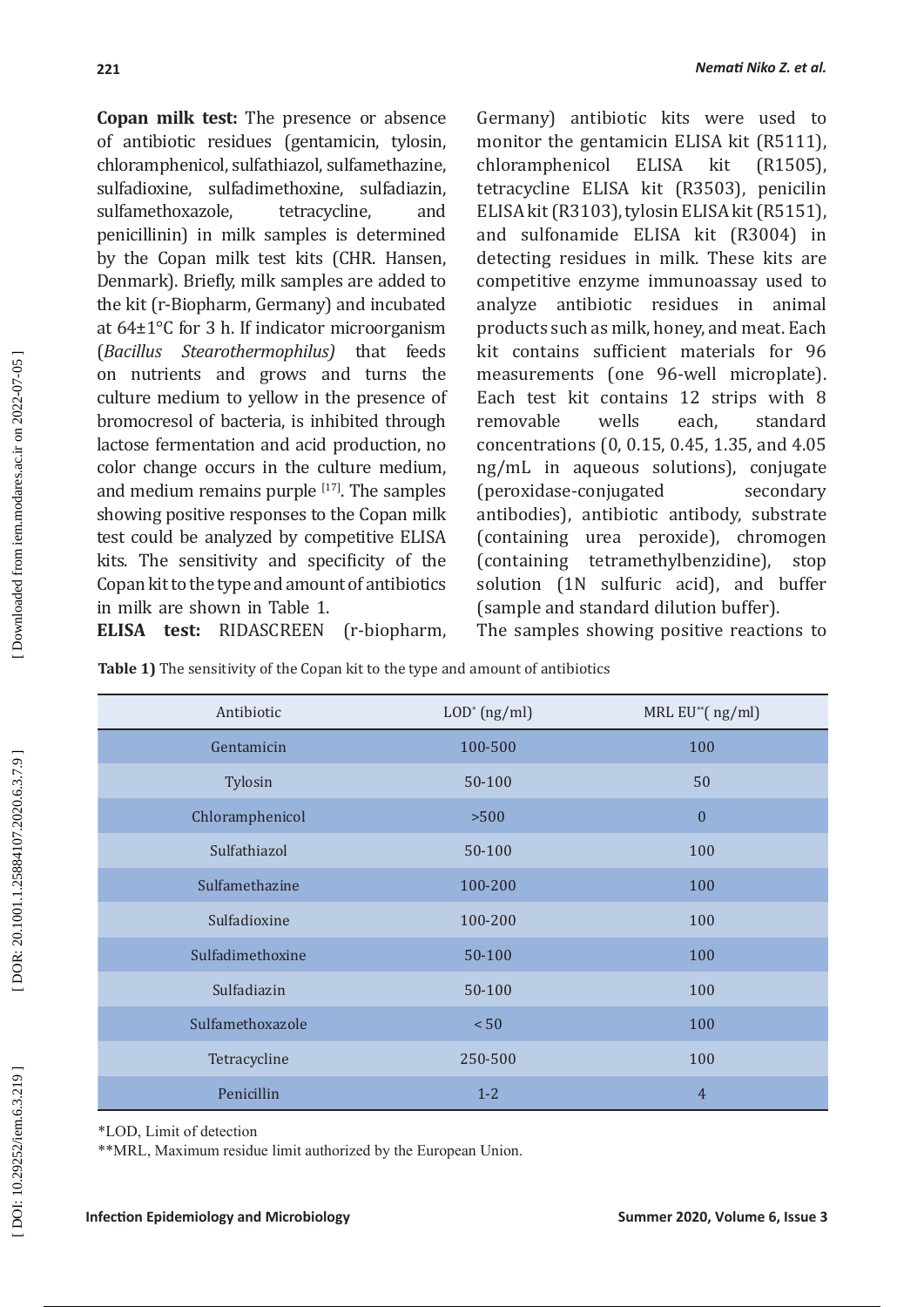the Copan milk test were analyzed by competitive ELISA kits. The RIDASCREEN competitive enzyme immunoassay (r-biopharm, Germany) and all the tests were performed according to the manufacturer's instructions to determine antibiotic residues in milk. All the samples were defatted (50 mL of the samples were centrifuged at 4000 rpm at a temperature of 40 °C for 10-15 min) and then added to each well, followed by the addition of 50 μL of antibody solution. The plate was incubated for 1 hr at 25 °C. Then 250  $\mu$ L of washing buffer was added to each well for washing, washing was repeated three times, and then 100 μL of enzyme conjugate was added to each well. The plate was incubation at room temperature for 15 min. Then 50 μL of substrate and 50 μL of chromogen were added to each well, and the plate was incubated in the dark at room temperature for 15 min. Finally, 100 μL of stop solution was added to stop the reaction, and absorbance was recorded at 450 nm within 30 min. The results were calculated by obtaining the OD values and calculating the percentage of absorbance as follows: % absorbance = Absorbance standard per sample/Absorbance zero standard  $\times$  100. Finally, a calibration curve was plotted between the standard concentration and OD. The limit of detection of the ELISA test is **Table 2)** Limit of detection (LOD) for ELISA test

| Antibiotic      | $LOD$ (ng/ml)  |  |  |
|-----------------|----------------|--|--|
| Gentamicin      | $\overline{2}$ |  |  |
| Tylosin         | 2.5            |  |  |
| Chloramphenicol | 0.02           |  |  |
| Sulfamethazine  | 8              |  |  |
| Tetracycline    | 0.4            |  |  |
| Penicillin      | 0.08           |  |  |
| Flumequine      | 13             |  |  |

shown in Table 2.

**Data analysis:** All the tests were performed in triplicate, and statistical analysis was conducted using analysis of variance ( ANOVA) and Chi-square test with SPSS software Ver. 17.0 (SPSS Inc., Chicago, IL, USA). The considered significant level was *p*<.05. The intercept of the standards calibration curve was used to calculate the limit of detection (LOD) around the detection limit. Then the standard deviation (SD) of the response (s) and slope (S) was determined according to the calibration curve. The LOD was considered as LOD=  $(3.3 \times \sigma)$  /S.

## **Finding**

Based on the obtained results, 45 samples (48.91%) had antibiotic residues (Table 3). In general, milk samples collected in summer were significantly more contaminated with antibiotic residues (30.43%) than those collected in winter (18.47%) ( *p*< .05). Also, antibiotic residues in the samples collected in both warm and cold seasons were compared and evaluated, and the results are shown in Figure 1. The highest mean concentration was related to sulfonamide (13.72±1.21ng/mL), followed by gentamicin (13.24±2.81ng/mL) and tylosin (13.15±1.37 ng/mL) residues in positive samples, and the lowest mean value was related to penicillin residues (0.007±0.002 ng/mL). Most of the contaminated samples contained tetracycline (33.69%) and chloramphenicol with the lowest rate (21.73%). The maximum amount of gentamicin in the summer and winter samples was 16.41 and 13.52 ng/mL, respectively.

### **Discussion**

The results of the present study showed that the samples contamination level was significantly higher in warm seasons compared to cold seasons, and that the highest rate of antibiotic contamination in warm and cold seasons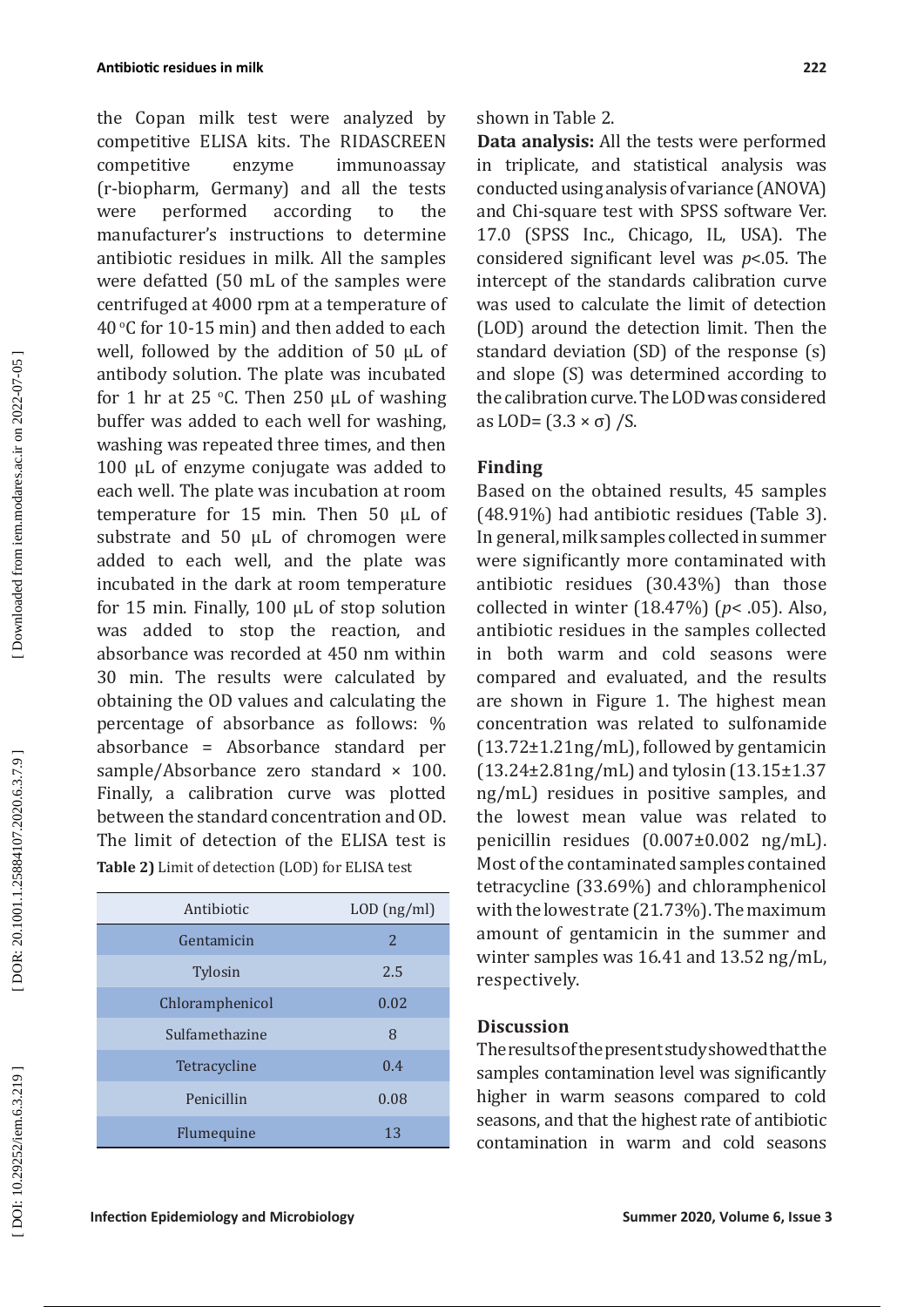



**Figure 1)** The comparison of antibiotic residues each them in hot and cold seasons

| Antibiotic   | <b>Positive</b><br>samples<br>(n) | <b>Positive</b><br><b>Samples</b><br>(%) | Mean ±SD<br>(ng/ml) | <b>MRL</b><br>Codex<br>(ng/ml) | n ><br><b>MRL</b><br>Codex | $\%$ n><br><b>MRL</b><br>Codex | <b>MRL</b><br><b>EU</b><br>(ng/ml) | n ><br><b>MRL</b><br>EU | $\%$ n><br><b>MRL</b><br>EU |
|--------------|-----------------------------------|------------------------------------------|---------------------|--------------------------------|----------------------------|--------------------------------|------------------------------------|-------------------------|-----------------------------|
| $\mathsf G$  | 29                                | 31.52                                    | 13.24±2.81          | 200                            | $\boldsymbol{0}$           | $\mathbf{0}$                   | 100                                | $\mathbf{0}$            | $\mathbf{0}$                |
| T            | 25                                | 27.17                                    | 13.15±1.37          | 100                            | $\mathbf{0}$               | $\theta$                       | 50                                 | $\theta$                | $\theta$                    |
| C            | 20                                | 21.73                                    | $0.48 \pm 0.02$     | $\mathbf{0}$                   | 20                         | 100                            | $\mathbf{0}$                       | 20                      | 100                         |
| S            | 30                                | 32.60                                    | 13.72±1.21          | 25                             | 10                         | 33.33                          | 100                                | $\theta$                | $\mathbf{0}$                |
| Te           | 31                                | 33.69                                    | 10.31±0.87          | 100                            | $\mathbf{0}$               | $\theta$                       | 100                                | $\theta$                | $\mathbf{0}$                |
| $\mathbf{P}$ | 22                                | 23.91                                    | $0.007 \pm 0.0002$  | $\overline{4}$                 | $\mathbf{0}$               | $\theta$                       | $\overline{4}$                     | $\theta$                | $\mathbf{0}$                |

**Table 3**) Mean values of antibiotic residues in raw milk samples by ELISA

G= Gentamicin, T= Tylosin, C= Chloramphenicol, S= Sulfonamides, Te= Tetracyclin and P= Penicilin

was related to gentamicin and sulfonamide, respectively, and the lowest contamination rate in warm and cold seasons was related to penicillin. The high level of contamination in milk samples collected in warm season could be due to the higher prevalence of diseases such as mastitis in this season. Therefore, the use of antibiotics and lack of adherence to the antibiotic treatment course could cause antibiotic residues in milk samples to be higher in warm seasons than in cold seasons.

However, according to the hypothesis that in Iran penicillin is used more than other drugs in animal diseases, the results are contradictory. It may be due to the manufacturers' awareness of recent overuse and over-attention to this antibiotic, thereby shifting attentions to more use of other antibiotics. In all the positive samples, chloramphenicol and sulfonamide residues were above the Codex and EC MRLs (0 and 25 ng/mL, respectively), but the levels of penicillin, gentamicin, tylosin, and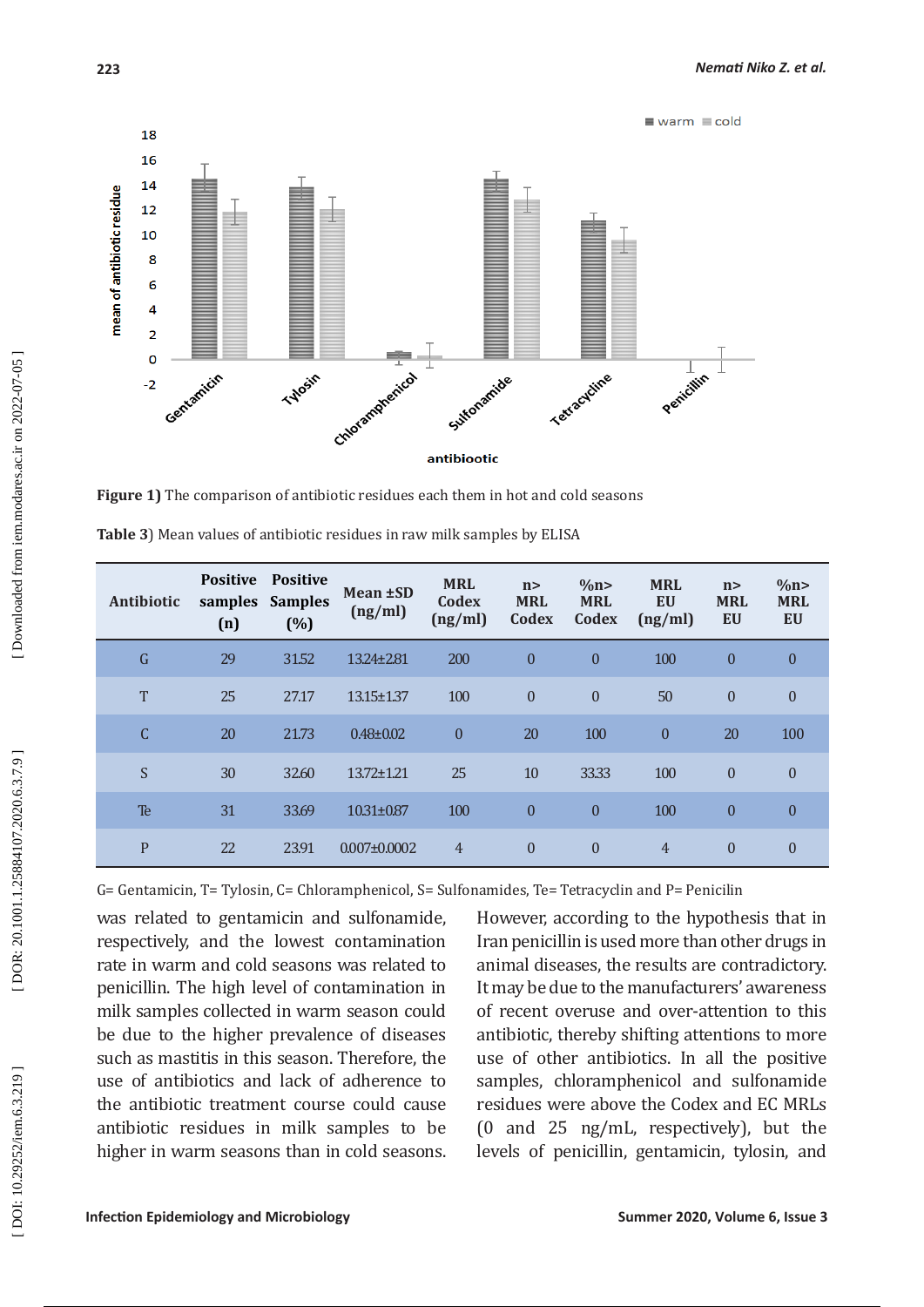tetracycline residues were lower (Table 2). In total, the present study showed that 45 samples (48.91%) had antibiotic residues, the results are in line with another research by Noori et al. (2013), showing contamination rate of raw milk as 52.5% [18]. Mahmoudi et al., (2013) showed that contamination rate of raw milk was 57.50% [11]. Movasagh (2012) examining raw milk samples in Eilikhchi (southwest of Tabriz, Iran) using the Copan milk test, showed that 10% of the samples had antibiotic residues, whereas in another study on 50 raw milk samples in Pars Abad Ardabil, Iran, contamination rate was reported as 14% [19]. In another study, Hoseinzadeh et al *.* (2012) examined 114 raw milk samples in Giulan, Iran. Their study indicated that 20.17% of the samples had antibiotic residues, and higher antibiotic residues in winter were attributed to an increase in mastitis in cold seasons and high absorption of antibiotics in animals [12]. Mohsenzadeh & Bahreinipour (2008) studied 300 raw and pasteurized milk samples in Mashhad, Iran. The results showed that contamination was present in 15.3 and 22.2% of raw and pasteurized milk samples, respectively [9]. Manafi et al. (2011) used the Delvo test to examine raw and pasteurized milk sample collected from East Azerbaijan, Iran. They concluded that 26, 16, and 30% of the milk samples collected from industrialized factory farms, milk collection centers, and pasteurized milk contained antibiotic residues, respectively  $[17]$ . Similar to the relatively high contamination rate of milk samples collected from the study area, the results of other studies carried out on raw milk samples collected from Shiraz, Sari, Tabriz, and Kazerun cities in Iran, also indicated the presence of antibiotic residues, especially β-lactams (32.9%), in milk samples [13]. Moreover, in a study carried out in Khorasan province, 196 milk samples were examined using the Copan milk test. The antibiotic residues were present in 40.8% of the samples [20]. Ghanavi (2003) used different

methods (like Delvo, Copan, β-Star, and Cylinder Plate) to study milk samples collected from all over the country. The results showed that contamination rate of raw and pasteurized milk samples was 27 and 5%, respectively, and that the highest level of contamination was related to β-lactam antibiotics  $[21]$ . Also, in another study conducted by Saltijeral et al. (2004) in Mexico, the antibiotic residue in milk was declared to be 77%, which is higher than the values reported in Iran [22]. In Spain, Yamaki (2004) studied the presence of β-lactam residues in milk and reported a contamination level of 1.7%, which is lower than the values reported in Iran [23]. On the contrary, Khaskheli and Gidini (2002) in Italy examined the presence of β-lactam antibiotic residues in milk and reported contamination levels of 36.5 and 49%, respectively  $[24, 25]$ . Furthermore, another study showed that 7.8% of pasteurized milk samples collected from Tehran were contaminated with tetracycline and oxytetracycline residues [26]. Researchers also showed that 7.11% of raw and pasteurized milk samples contained gentamicin residues <sup>[27]</sup>. Also, Du et al. (2019b) reported the rates of tetracyclines, quinolones, lincomycin, and streptomycin residues as 4.7, 3.3, 2.7, and 15.5% in UHT milk samples (n=148) and 16.0, 4.0, 2.0, and 14.0% in pasteurized milk samples in China, respectively<sup>[28]</sup>. In the present study, in comparison with other antibiotics, the highest contamination rate (33.69%) was related to tetracycline with an average of 10.31±9.87 ng/mL. Most studies carried out in Iran have attributed the failure to avoid milking animals after antibiotic consumption as the main reason for the presence of antibiotic residues in milk. However, in developed countries, antibiotic residues in milk are observed following an overdose of medication. Dabbagh Moghaddam et al. (2014) used HPLC method to examine pasteurized milk distributed in Iran and reported that 26.3% of the positive samples (8.93% of the whole samples) were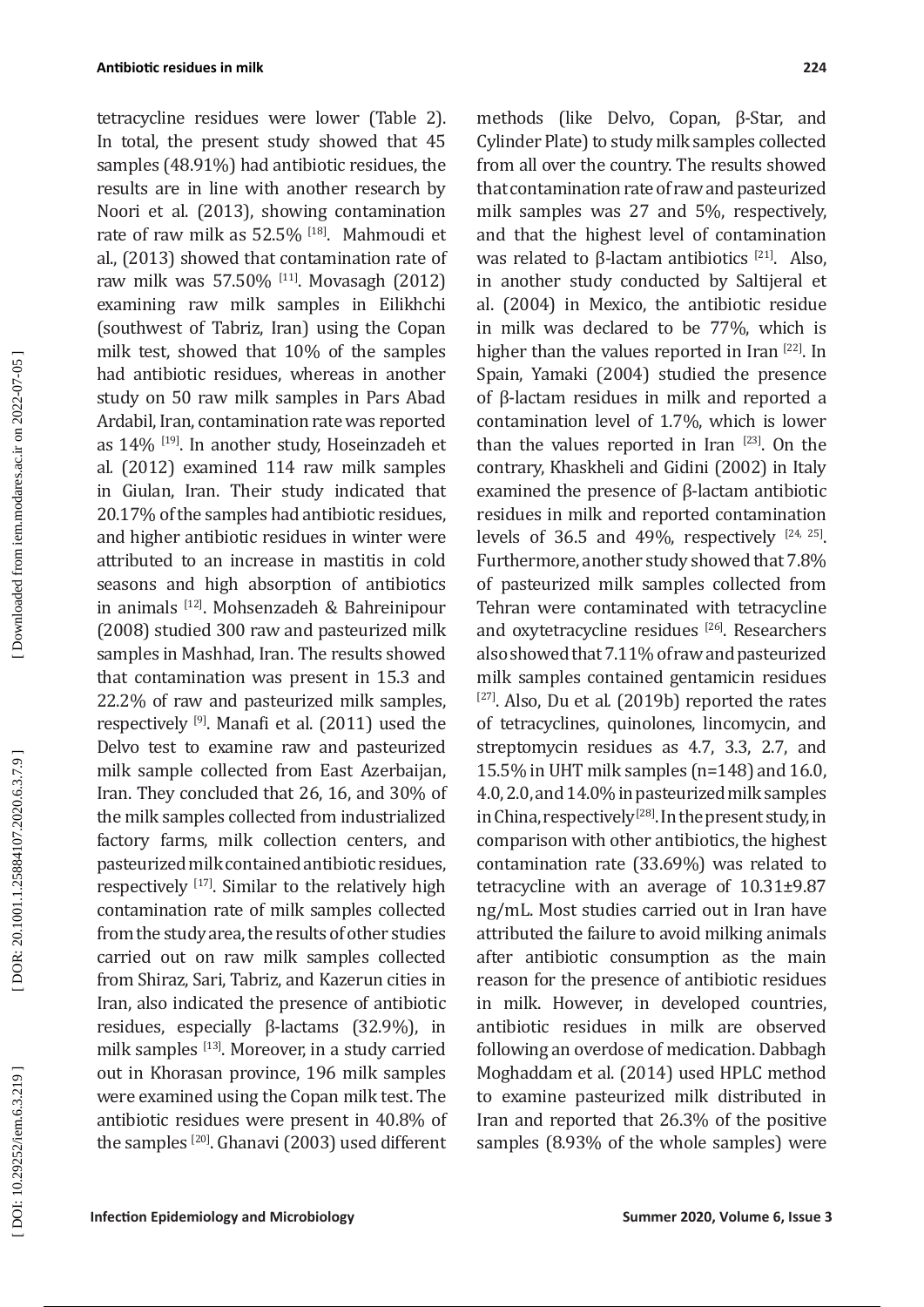

Figure 2) The comparison of antibiotics with the standard of the Codex and the EU (G= Gentamicin, T= Tylosin, C= Chloramphenicol, S= Sulfonamides, Te= Tetracyclin and P= Penicilin)

contaminated with tetracycline MRLs, and other samples contained other types of antibiotics  $[29]$ . In a study carried out on 220 dairy cattle breeding farms in Tehran and Qom provinces of Iran, Faghihi et al. (2010) attributed the high consumption of antibiotics to the high density of livestock in the farms, poor sanitary conditions, and poor management of the farms, which shows the effect of farm management on community health [30]. Moreover, in recent years, efforts have also been made to improve the efficiency and accuracy of ELIS A; for example, a multiplex finding technology was tested for simultaneous quantification of the four antibiotics quinolones, tetracycline,  $\lim_{\text{conv}}$  and streptomycin in milk  $^{[2]}$ .

In order to provide more protection to consumers in European countries, regular measures have been taken regarding the amount of antibiotics used in animal-origin food products, especially milk. For example, the Codex MRLs were reported for gentamicin (200 ng/mL), tetracycline (100 ng/mL), sulfonamide (25 ng/mL), tylosin (100 ng/mL), and penicillin  $(4 \text{ ng/mL})$  [31]. A comparison of antibiotic residues in raw milk samples with existing standards (Codex and EC) is presented

in Figure 2. Among the antibiotics examined in the present study, chloramphenicol contamination in all the positive samples was above the Codex and EC MRL (0 ng/mL); also, the sulfonamide contamination was above the Codex MRL (25 ng/ml) in 33.33 % of positive samples, but the level of penicillin, gentamicin, tylosin, and tetracycline residues was lower (Table 2). The present study results are consistent with the results of the study by Du et al. (2019b) in China, reporting a detection rate of 1.6–2.8% with a maximum value of 47.7 μg/kg for tetracycline and a detection rate of 5.8–19.2% with a maximum detection value of 20.24 μg/kg for sulfonamides in milk samples <sup>[28]</sup>. There is no evidence for penicillin, indicating how much of the drug in milk could be harmful to humans, but the World Health Organization (WHO) and WHO Joint Committee on Food and Agriculture recommend that penicillin residue should not be detectable in human food.

### **Conclusion**

The present study indicated the contamination of milk samples with antibiotic residues. Since the residues of these compounds have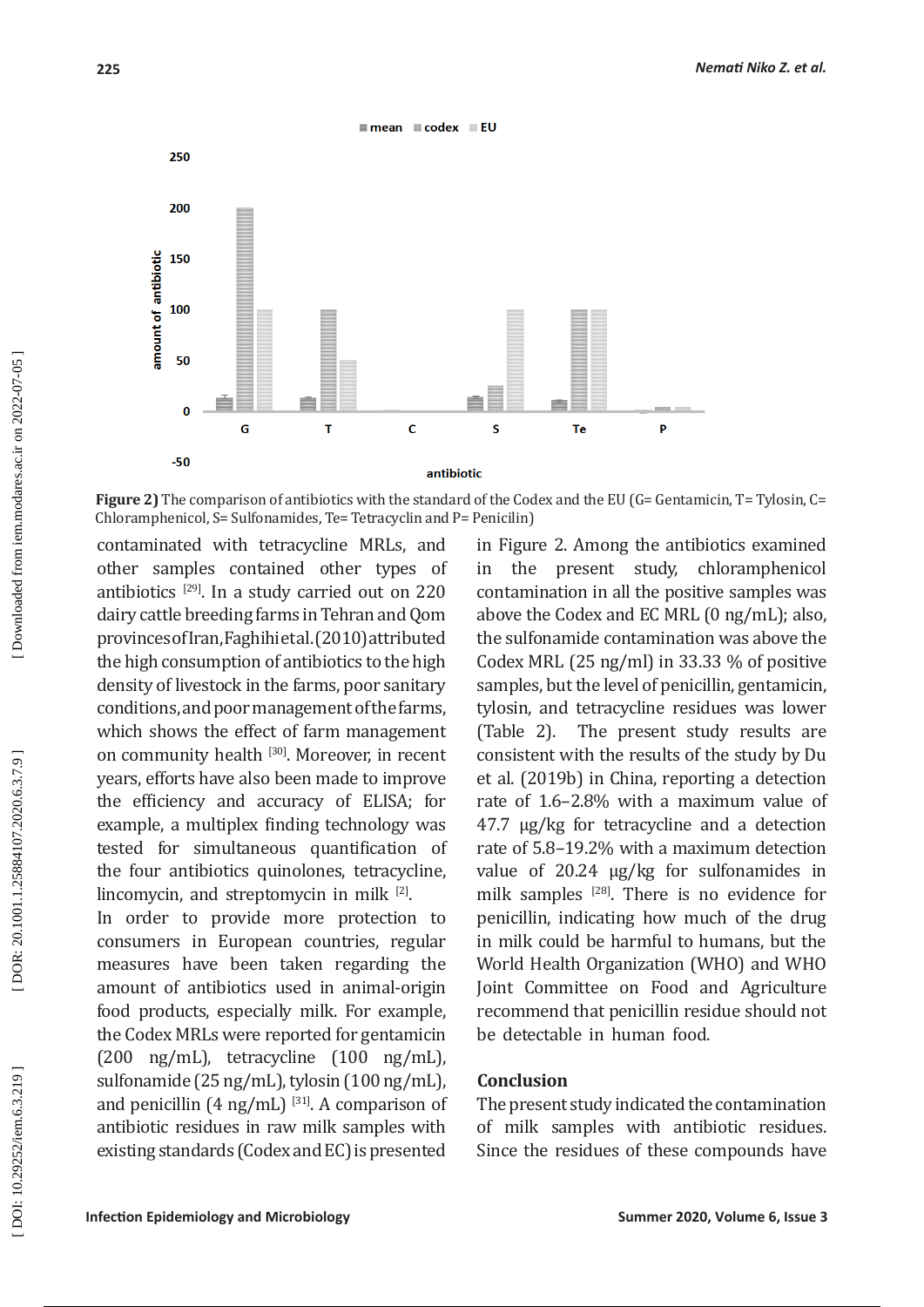#### **Antibiotic residues in milk**

adverse effects on the health of people in the community, especially vulnerable groups like children, pregnant women, and elderly patients, there should be a comprehensive action plan to prevent antibiotics abuse in livestock. There are probably several types of antibiotics in milk, even with concentrations below the permitted limit; therefore, their presence could be harmful or beneficial. It is recommended that responsible organizations, especially veterinary organization, have regular supervision on milk contamination in order to reduce sanitary threats to consumers' health. Furthermore, it is necessary that qualified organizations and individuals provide livestock and animal husbandry workers with necessary trainings. Finally, it is crucial to find out rapid and sensitive diagnostic techniques with the shortest detection time and the highest sensitivity to contamination.

**Aknowledgements:** Authors are thankful from Tehran University of Medical Sciences for the support.

**Ethical Permissions:** Not applicable.

**Conflicts of Interests:** The authors declared no conflict of interests.

**Authors' Contribution:** Conceptualization: ZNN; Data curation and formal analysis: ZNN ; Investigation: ZNN; Methodology and project administration: GRJK, EMA; Supervision: GRJK; Validation: EM A; Writing of original draft: MA; Writing, reviewing, and editing: EMA, MA.

**Funding:** There was no funding. **Consent to participate:** Not applicable.

### **References**

- 1. Gustavsson E, Degelaen J, Bjurling P, Sternesjo A. Determination of betalactams in milk using a surface plasmon resonance-based biosensor. J Agric Food Chem. 2004; 52(10):2791-6.
- 2. Du B, Wen F, Guo X, Zheng N, Zhang Y, Li S, et al. Evaluation of an ELISA-based

visualization microarray chip technique for the detection of veterinary antibiotics in milk. Food Control. 2019; 106:106713.

- 3. Wang H, Ren L, Yu X, Hu J, Chen Y, He G, et al. Antibiotic residues in meat, milk and aquatic products in Shanghai and human exposure assessment. Food Control. 2017; 80:217-25.
- 4. Ronquillo MG, Hernandez JC. Antibiotic and synthetic growth promoters in animal diets: Review of impact and analytical methods. Food Control. 2017; 72:255-67.
- 5. Tölgyesi Á, Barta E, Sohn M, Sharma VK. Determination of antimicrobial residues in honey by liquid chromatography tandem mass spectrometry. Food Anal<br>Methods. 2018;11(8):2043-55. 2018;11(8):2043-55.
- 6. Suhren VG. Inhibitors and residues of veterinary drugs in milk legal basis, detection methods and detection systems. Kiel Milchwirtsch Forschungsber. 2002; 54(1):35-71.
- 7. Tikofsky LL, Barlow JW, Santisteban C, Schukken YH. A comparison of antimicrobial susceptibility patterns for Staphylococcus aureus in organic and conventional dairy herds. Microb Drug<br>Resist. 2003:9(Suppl 1):S39-45. 2003;9(Suppl 1):S39-45.
- 8. Erskine RJ CJ, Schaellibaum M, Yancey R, Zecconi A. Bovine mastitis pathogens and trends in resistance to antibacterial drugs. NMC Annual Meeting; 2004, pp. 400-14.
- 9. Mohsenzadeh M, Bahrainipour A. The detection limits of antimicrobial agents in cow's milk by a simple yoghurt culture test. Pak J Biol Sci. 2008; 11(18):2282-5.
- 10. Movassagh MH. Identification of antibiotic residues in raw cow's milk collected from Ilkhchei region (southeast of Tabriz) in spring of 1388. J Food Technol Nutr. 2012; 9(35):89-94.
- 11. Mahmoudi R, Asadpour, R., Pajouhialamoti, M. R., Golchin, A., Kiyani, R., & Mohammadpour,R. . Raw cow milk quality: Relationship between antibiotic residue and Somatic cellcount. International Food